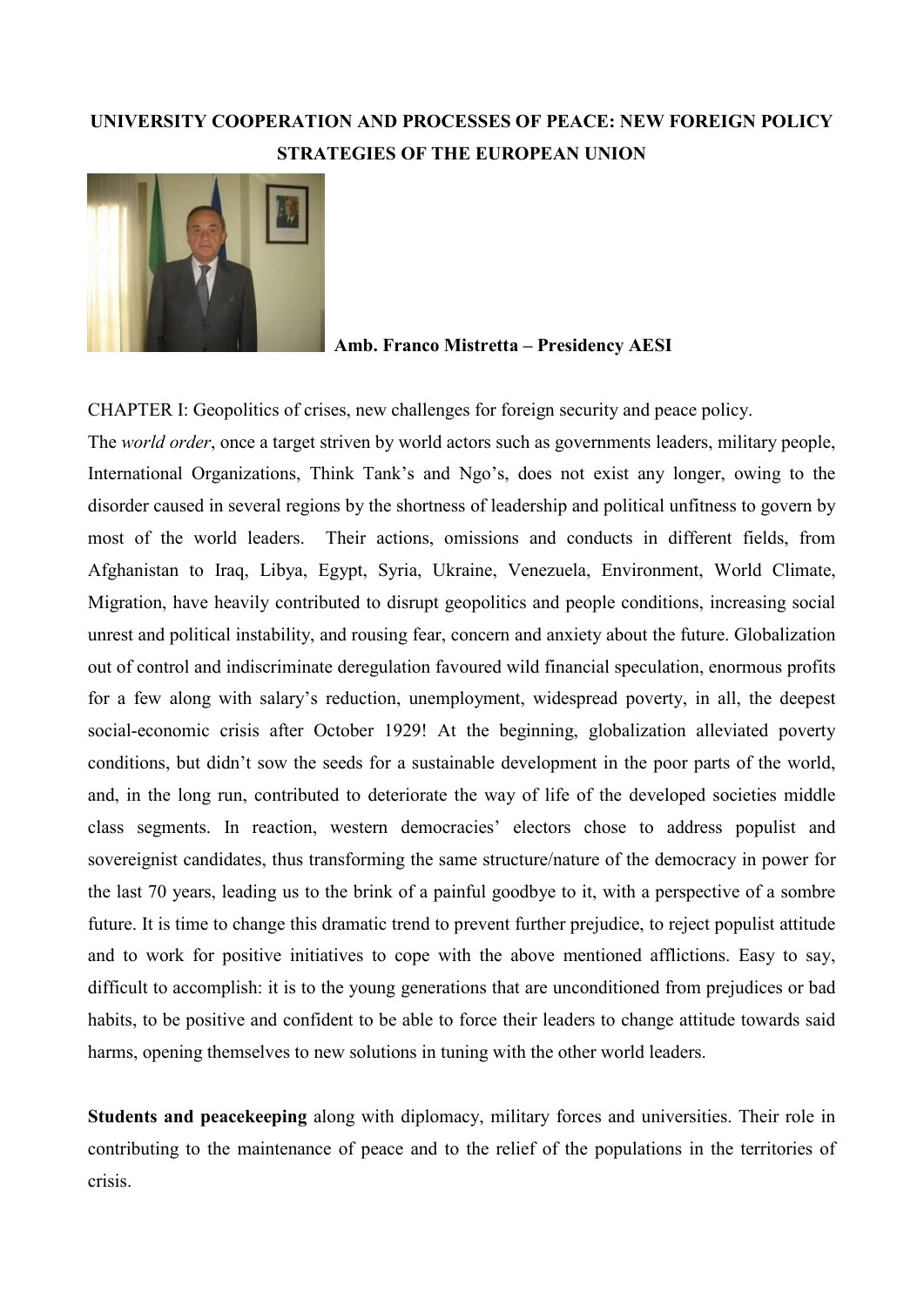Even if the last extended war goes back to the 40's, local conflicts have been scattered in the following years in large part of the world, affecting civil populations, which are suffering a lot and more and more in need of assistance. Governments are not always able to grant it and they are welcoming the participation on the field of the "third sector", volunteerism, which has grown formidably in the last decades, becoming, next to military and diplomacy, an essential actor on the field. Thanks to its enthusiasm, empathy and generosity, these aid co-workers, coming from different segments of society, medicine, university, school, construction and others, brilliantly serve the purpose, becoming a pivotal instrument in the immediate post belligerency process, to heal and redevelop the environment towards a stable peace. Their intervention has become complex, requesting specific capabilities and adaptability to the field requirements; governments had run appropriate training courses to provide them with the right knowledge to better perform. On this respect, even if it's embarrassing to talk about oneself, I organized, as Director of the Diplomatic Institute, the school of the Italian Ministry of Foreign Affairs, several specific courses for humanitarian missions (including law's fundamentals, preventive and emergency medicine, tender for contracts, maintenance service and others). Trainers and leaders of the Ngo's attended them a great deal, replicating them at local level. And I did it thanks to the suggestion and impulse of the European Association of International Studies and of its President, Massimo Caneva. I cooperated also with the Universities, reaching an agreement with CRUI, the Italian Organization reassembling their Presidents, in order to give the possibility to graduated and final-year students to follow 3-6 months stages to Embassies, Consulates and Bureaus of the Foreign Ministry, to get close to the international activity.

#### **What future for the Middle East?**

Syria is actually threatening every goal of peace, ranging from containing/eliminating jiadism to solving refugees problems. Diplomatic opportunities are few and far: war is going on roughly six years now and there are no perspective of ending it, since Bashar al Assad's is well in command, thanks paradoxically to the divisions of his opponents: Islamist elements, supported by Saudi Arabia and Gulf monarchies that called all world Sunni for mercenaries (mostly from Alqaeda) and Iran, and several groupuscles, among them the true insurgents who where longing for freedom and democracy. After six years of dreadful suffering and talks in deadlock, Russia has become the puppet-master of the military and political strategy, filling the vacuum left by US and EU' inertia in promoting positive steps to the peace process. USA has been conspicuous in these years for its political and physical absence from the region, not interested any more in oil, having become a big extractor of it at home. Iran has been for a long time accused of terrorism by both, Israel and US, in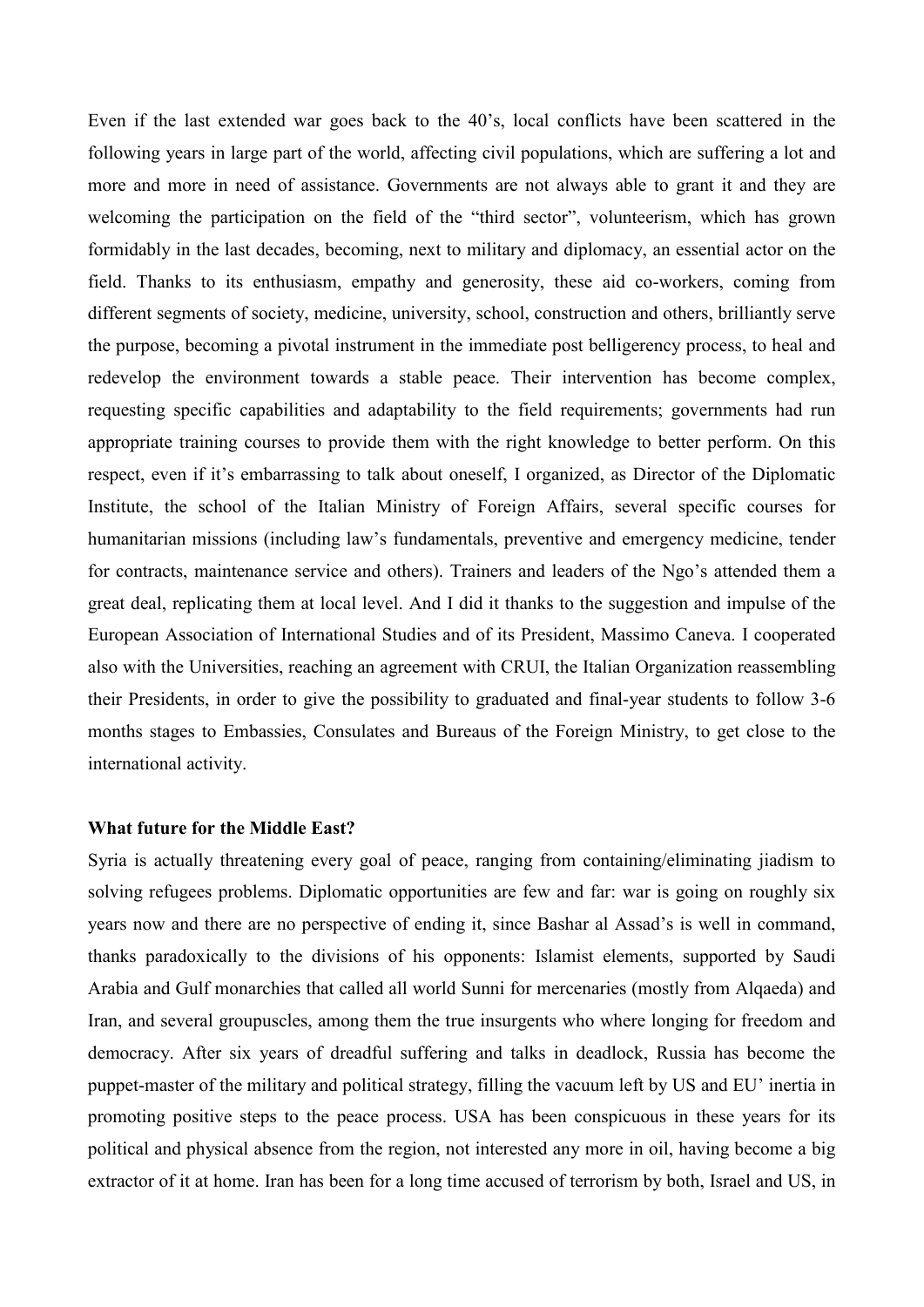spite of its active fight against Jiadist Sunni caliphate, fed by Waabi and UAE monarchies and of continuing to build its atomic potentiality. US must recognize that Russia is now the main power broker in Syria, having in its hands the future of the region: it supplies arms to belligerents of different sides, opposing systematically any UN's effort of ceasefire, preventing Turkey to extend its territory 20 miles into northeaster Syria and damaging Assad power, curbing Iran' appetites, not to worry Israel, always on the alert. The latter is confident of its long-time de facto agreement of non-belligerence with Assad's family, and shares Saudi Arabia Sunni hatred towards Shiite Iran. This one is now under diplomatic pressure by the President of the USA, who is accusing it of attacking some Qatar oil ships, threatening the free navigation through the Hormuz Straits. EU's above mentioned absence has *de facto* marginalized it from the area and lost credibility in such a region so crucial for its proximity, energy supplies and migration's fluxes. Arab States on their part have proved once more unable to reverse the spiral of incomprehension and conflict among themselves: they look more concerned with their longevity in power than in nation-building or region-building. With the exception of the United Arab Emirates, all attempts to regional integration or unity have failed. Actually time is ripe for the Arab States to shelve their differences, bury the hatchet of rivalry, and confront collectively old challenges and new perils. A reactivation of the Arab Maghreb Union and re-dynamization of the League of the Arab States seem long overdue. Should the Saudi-Iranian competition continue unabated, there will be huge loss of human lives and material resources with no winners, but Israel and Western and Eastern military industries. In addition to this tragedy, there is Libya, whose civil war is neglected by Europe, which still thinks that it is just a Franco-Italian bone of contention, ignoring that, on the contrary, it has become a conflict between Saudi Arabia and Qatar, on one side, and Turkey and Egypt on the other. Italy has well understood this, being the only country that has kept long time ties with Tripoli; but it has failed to propose a viable peace process. Libya has gradually drift towards Middle East after the fall of Gaddafi, owing to the disregard of France, Great Britain and USA, who bombed Tripoli without a strategy, abandoning the country's destiny to anarchy. Neither EU has been able to adopt a coherent line of action: still conspicuous for its unfitness to gather consensus on foreign policy: *de facto* it is supporting ambiguously, Al Serraj, who is discredited among the Kabila's, that control that part of the country; without disregarding General Haftar, equally unaccepted by those same local potentates. Nevertheless it's still up to the EU (and vital for its future), to find a way out to the present bloody deadlock, since it is the door of Africa, through which unwanted migration comes to the Continent but also trough which, in better times, it could offer a great opportunity of flourishing trade exchanges.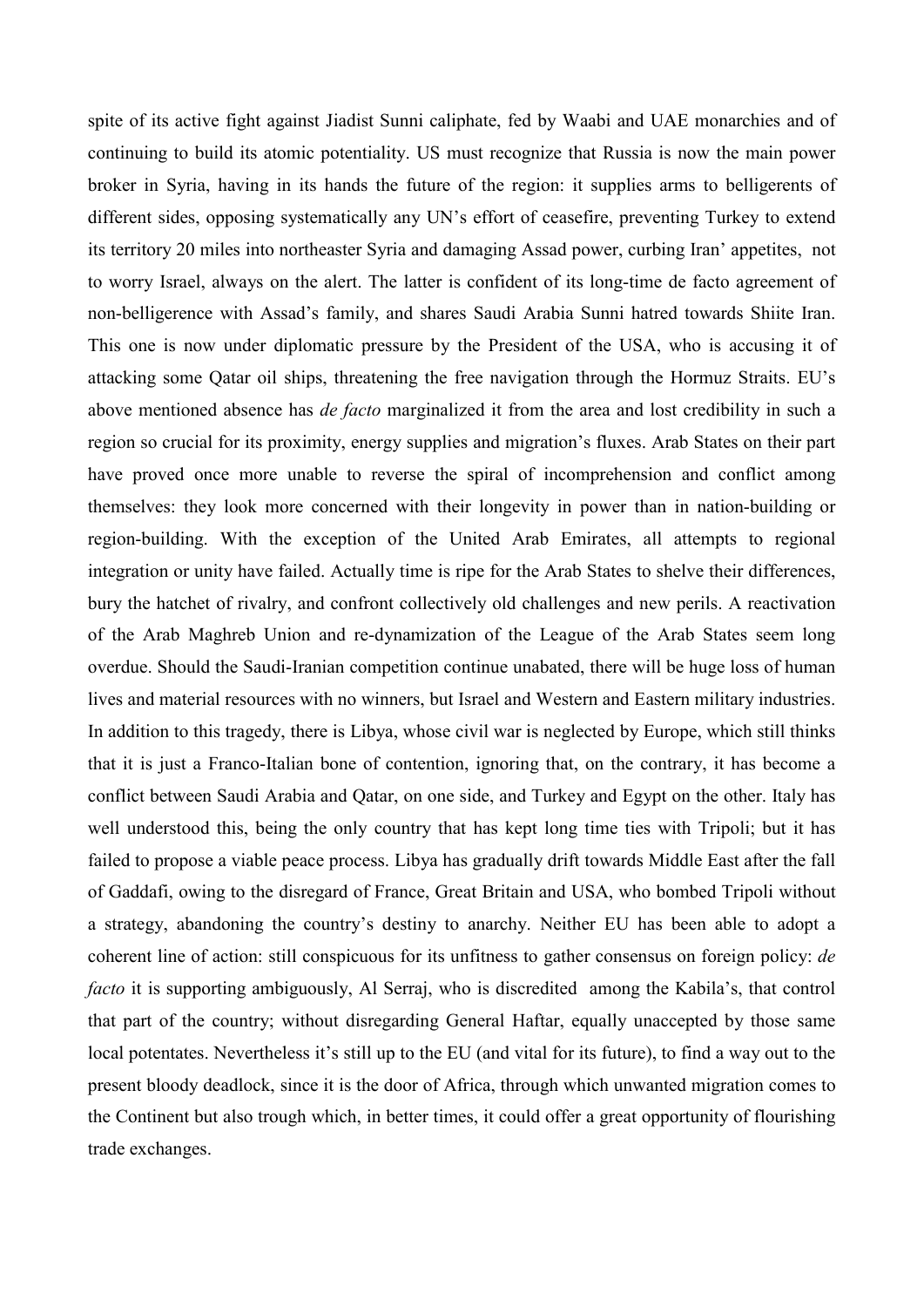### **European Union and East Europe at a crossroad.**

Unable to find internal cohesion in managing foreign policy, having watered down the role of its High Commissioner, (a ridiculous figure with a bombastic name), EU doesn't seen in better shape in coping with strong member State's objections to austerity and to the connected measures to handle budget deficits. Increasing local egoisms are contributing to the "disuniting" of the Union, whose citizens are striving for more self-government or even separatism, as Br-exit, Cataluna, Northern Italy, Corsica and others. Before dying, Jean Monnet revealed that, should he restart the European project, he had proceeded differently, beginning by policy and culture, not economy: an exasperated materialism has in fact fitted into our societies, crossing over values and principles, with a widespread financial speculation, destabilizing the weakest economies of the Continent. Unemployment, poverty and recession are feeding a dangerous subculture, causing resurfacing historical differences and egoisms among Northern, Southern and Eastern members. In particular the latter, self-assured by the fear of an imposing Russia, thanks to EU political shield and its generous financial help, are assuming ungrateful and selfish nationalistic attitudes, rejecting systematically Brussels recommendations and directives aiming to share economic and migration problems. This conflicting approach is irritating the other partners, creating an hostile atmosphere, with bad consequences to European capability to recover from this dramatic social-economic moment. Its citizens have strayed from its Institutions, accused to have distorted founding fathers' purposes, deceived their expectations to be involved in the housekeeping through subsidiarity by local governments. On the contrary Commission has taken too much more power to the detriment of member States, without the participation of the pluralities of identities that live together; who have turned pessimistic about their future, forgetting that EU has given the Continent peace and prosperity for the last 70 years along with an equitable redistribution of wealth, the largest in the world. Owing to globalization, money and finance have become pivotal in the production process, straining social instances, like labour, education, salary, culture, which have once been the core of real economy. European voters, and mostly the younger ones, went just massively to cast their vote to the European legislative elections, looking forward to change this trend. They want to master their destiny, without acquiescing pessimistically to the present distortions of the European scenario, confident that strong Commission and Parliament will overcome this long period of recession and moral depression. They want a more strategic Europe in our societies and its suburbs, with more vision, less bureaucracy and procedural technicalities. European world's role is now up to the newly elected Parliament and Commission to retake an active role in the management of the different dossiers, foreign policy included, or they will be blamed for their failure and our Union will fade to nothing more than a museum.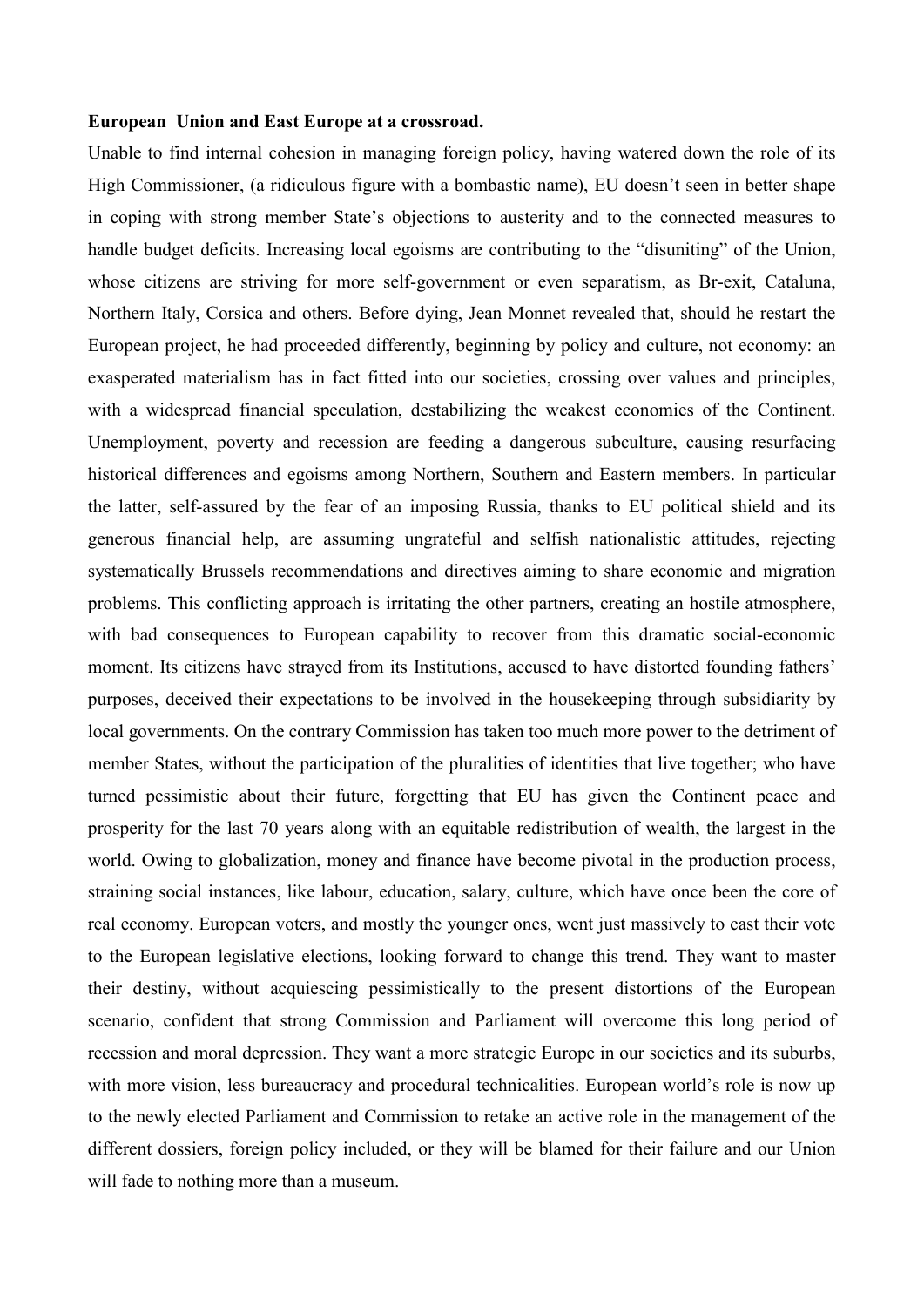## **The migratory context and security**

What gateway to overcome the dilemma between security and freedom in the migratory context?

Planetary challenges, such as climate change, economic recession, poverty, migration, are exacerbated, creating a growing demand for sovereignty on the part of several member States' people. Migration, in particular, both from Africa and other problematic regions, is going to expand considerably: by 2030 around 42% of Europe's Muslims will be under 30 years old, while the non-Muslim population is expected to be only 31%. Moreover a growing promiscuity among Arabs and Europeans, as a result of uncontrolled migration flown to Europe from South, is perceived as a threat to local people's workplace social and physical security. Europeans are responding with uneasiness, to say the least, to the influx of this new presence into everyday life: citizens are wary about seeing immigrants strain their already limited welfare-state resources, arguing that it is unfair for newcomers to have equal entitlement to state services and benefits without having contributed to building them up. They distrust the newcomers' capacity and willingness to accept social aspects of their way of life. It will take a long way to go for both to adapt each other. Aggressive nationalism is impeding the creation of space for dialogue and meeting for the new comers in a spirit of mutual respect. Willing politicians and Ngo's could and should work to find suitable solutions to receive them in sustainable numbers, in order to be able to offer them lodging, local language education, training to work according to local needs: this would be the best way to include them, to everyone welfare and satisfaction.

Mediterranean, (a sea in the middle of lands, according to Romans' denomination) has always been a crossroad of civilizations, trade, cultures, wars, able to condition the life of its coastal inhabitants. Now it is scene of conflict between Christianity and Islam: the former trying to export democracy and economic globalization, while the latter resisting to it, fearing a new colonization, a new submission to the rich West. Most of the Islam is suffering from globalization, as well as part of the Christian and world nations, which equally dislike its unsettling rhythms of life, morally and economically. Religious differences highlight the worst aspects of both cultures, meanwhile neither the single State Authorities, nor EU or UN have been able to deal with this distressing theme: they are reacting to it as an emergency, instead of acting in accordance with a strategy. It is growing the tendency to recast Islam and immigrants as a security problem: almost everywhere policymakers are adopting stricter rules for immigration and integration, focusing on Islamic practices as a source of social problems.

Italy's historical experience on the matter (having given millions of its subjects to migration along the centuries) and it's geographic position (a step from the Balkans powder keg and from the